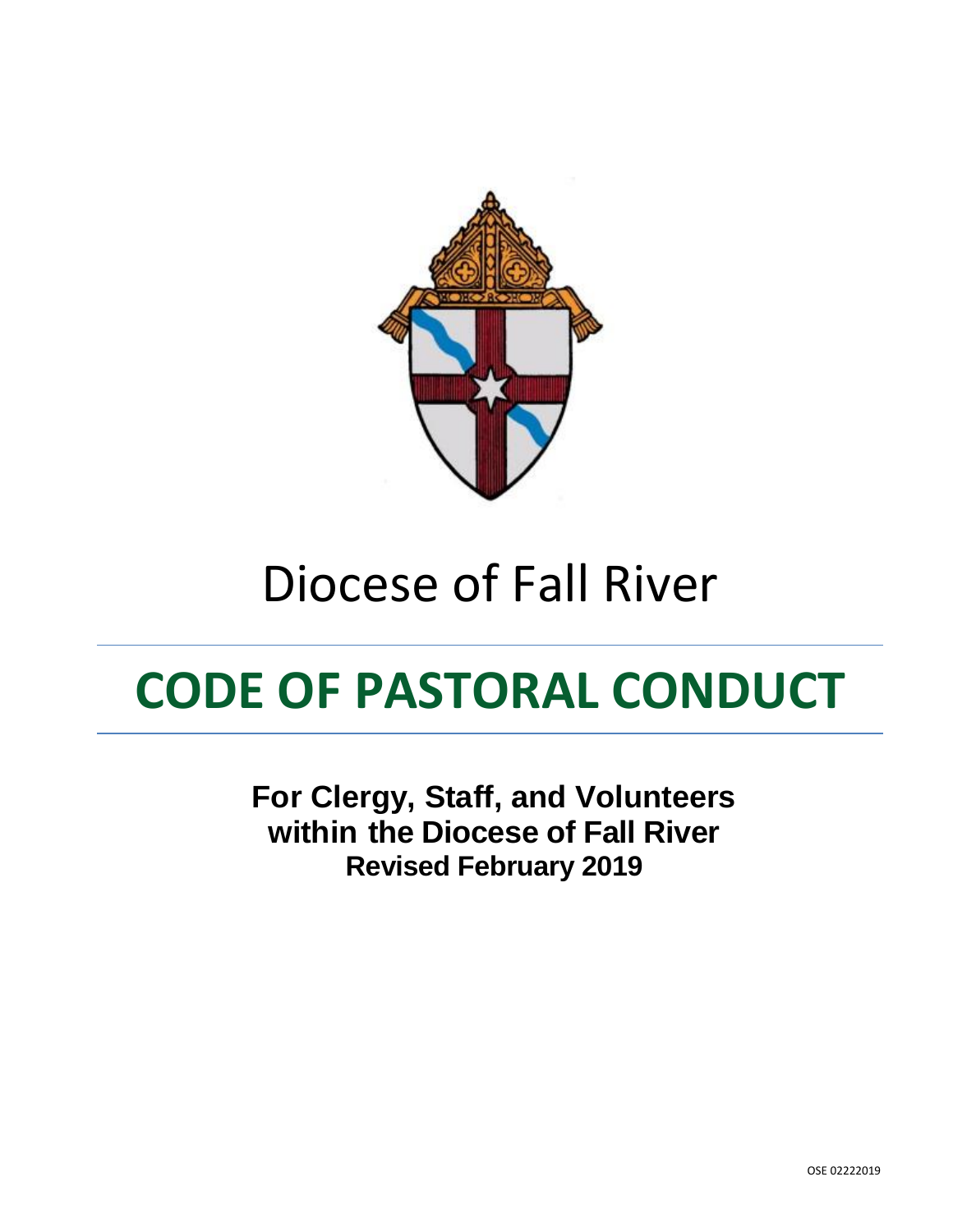**For Clergy, Staff, and Volunteers**

### **Table of Contents**

| $\mathbf{I}$ . |    |  |  |  |
|----------------|----|--|--|--|
| II.            |    |  |  |  |
| III.           |    |  |  |  |
| IV.            |    |  |  |  |
|                | 1. |  |  |  |
|                | 2. |  |  |  |
| V.             |    |  |  |  |
|                | 1. |  |  |  |
|                | 2. |  |  |  |
|                | 3. |  |  |  |
|                | 4. |  |  |  |
|                | 5. |  |  |  |
|                | 6. |  |  |  |
|                | 7. |  |  |  |
|                | 8. |  |  |  |
|                | 9. |  |  |  |
| VI.            |    |  |  |  |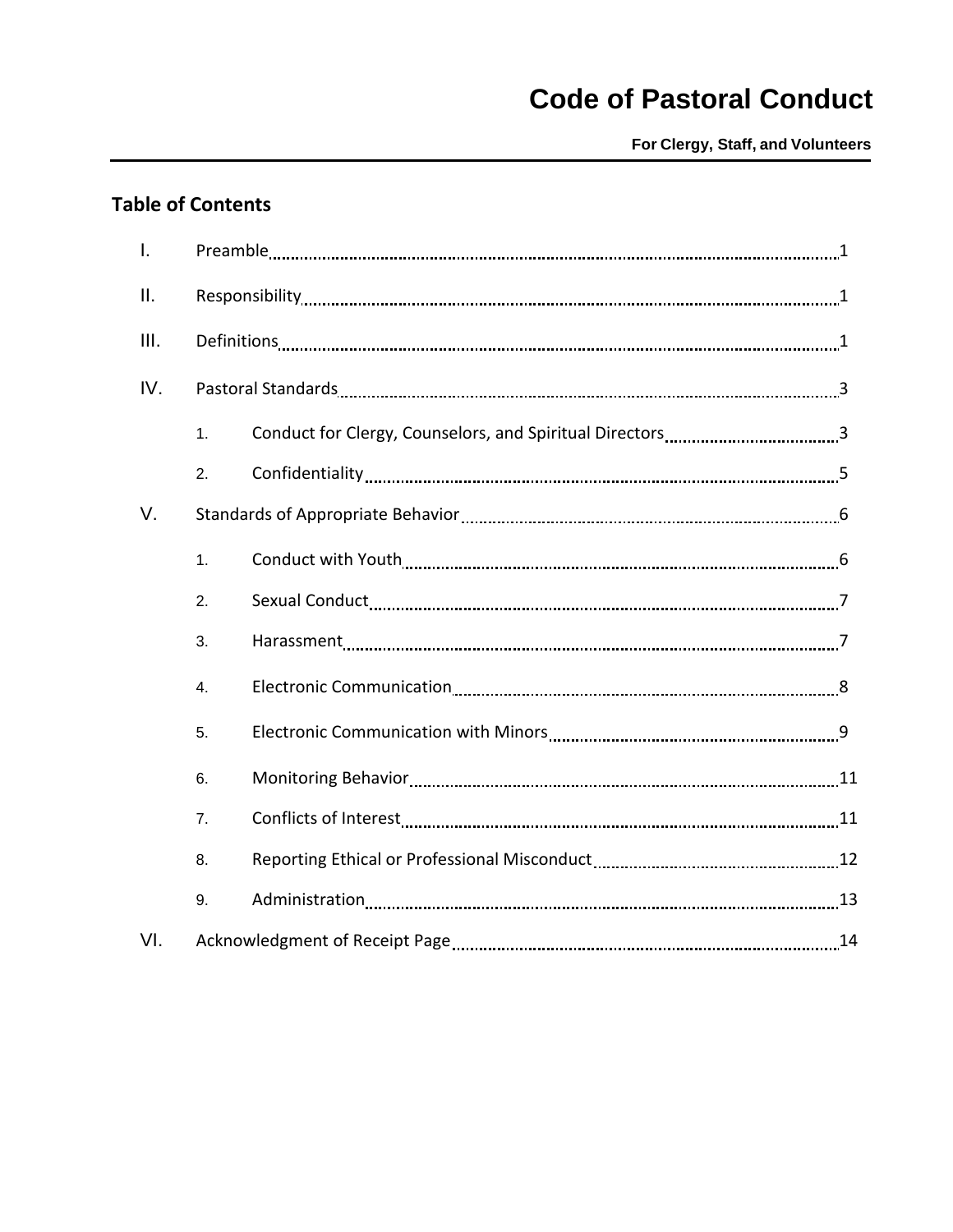**For Clergy, Staff, and Volunteers**

### **I. Preamble**

The Catholic Diocese of Fall River (the Diocese) is committed to providing a safe environment for children within all diocesan activities and ministries. Children are the most precious gift God has entrusted to our care and all the faithful cooperate in taking every reasonable action to ensure their safety. Priests, deacons, pastoral ministers, administrators, staff, and volunteers in our parishes, religious communities/institutes, schools, agencies, and youth-serving agencies must exemplify Christian values and appropriate conduct must meet civil and canon law obligations and also reflect Catholic social teachings and this Code of Conduct. The Code of Pastoral Conduct for Priests, Deacons, Pastoral Ministers, Administrators, Staff, and Volunteers (Code of Conduct) provides a set of standards for conduct in certain situations. Within the pretense or context of a ministry relationship, certain behaviors and situations are unacceptable. To ensure the proper monitoring of activities, especially those pertaining to youth and vulnerable adults, this Code of Conduct intends to establish a balance between encouraging positive and appropriate interactions and hindering inappropriate and/or potentially harmful or unsafe interactions. Establishing standards of conduct with this balance in mind assists in creating and maintaining environments where there is no opportunity for sexual misconduct or other harmful acts.

### **II. Responsibility**

The public and private conduct of clergy, staff, and volunteers, can inspire and motivate, but when the actions are inappropriate it can also scandalize and undermine the people's faith. Clergy, staff, and volunteers must know that God's goodness and grace support them in their ministry and they must also be aware of the responsibilities that come with the trust offered by those seeking services.

Responsibility for adherence to the Code of Conduct is not optional and rests with the individual. All adults performing work, ministry, or volunteer service within the Diocese are expected to follow these guidelines and be compliant within the guidelines of the Office of Safe Environment. Clergy, staff, and volunteers who disregard this Code of Conduct or fail to act consistently with the Code of Conduct will be subject to remedial action by the Diocese. Violations of these guidelines are a serious matter and will be investigated and resolved in accordance with the organization's policy & procedures. Corrective action may take various forms—from a verbal reproach to removal from ministry based on the specific nature and circumstances of the offense and the extent of the harm or potential harm.

### **III. Definitions**

### **1. Counselors/Spiritual Directors**

- 1.1 There are some persons within the organization who have the role of being a counselor or a spiritual director as part of a ministerial relationship to a "client" or another member affiliated with the Diocese. These include Pastors, Counselors, and Spiritual Directors who provide pastoral, spiritual, and/or therapeutic counseling services to individuals, families, or other groups.
- 1.2 Clergy may also have a role as a counselor or spiritual director.
- 1.3 Appropriate pastoral conduct is expected on behalf of all Clergy, Counselors, and Spiritual Directors. *[See Section IV]*

### **2. Client**

2.1 For the purposes of this Code, the terminology of "client" refers to the person receiving the service provided within the ministerial relationship.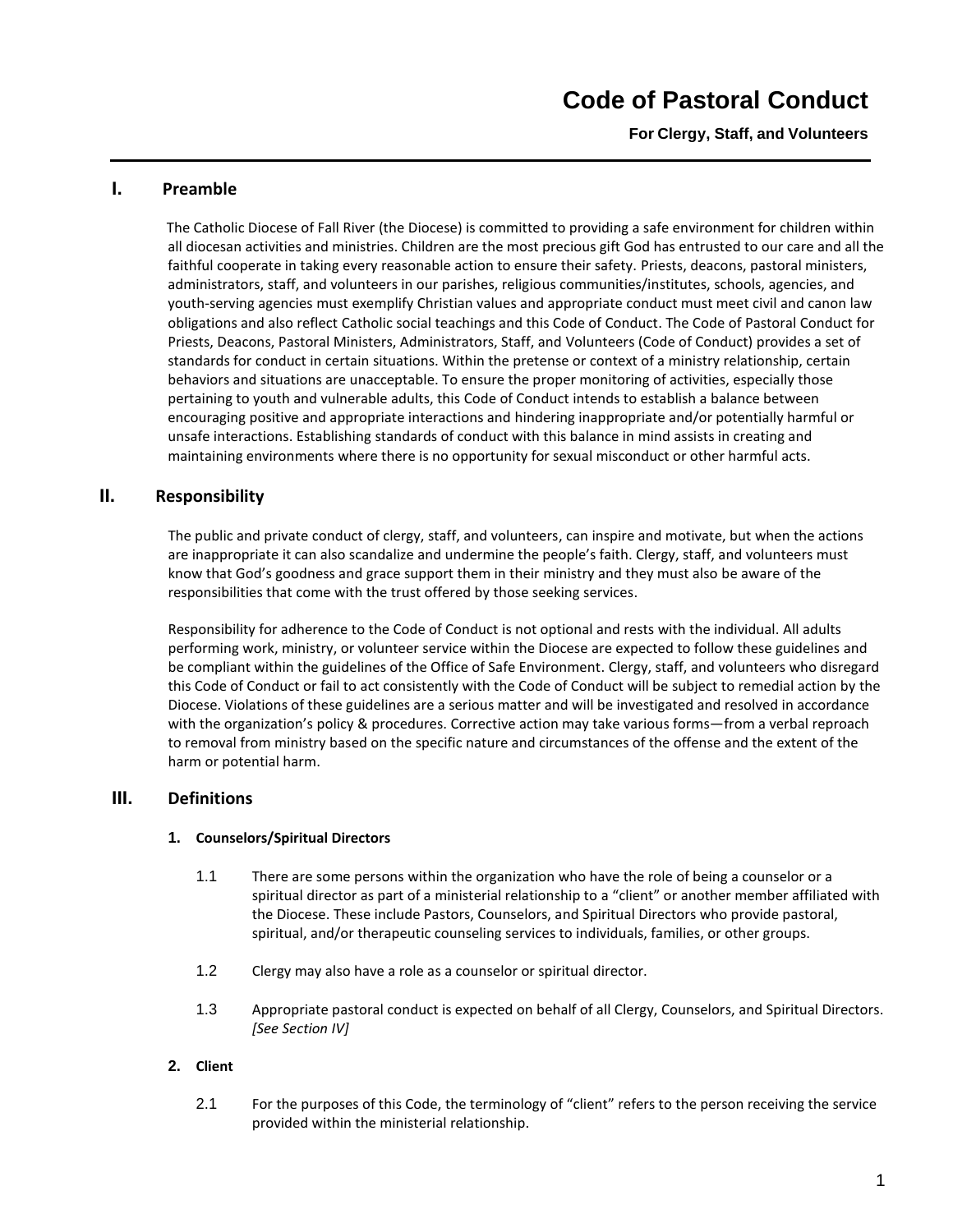**For Clergy, Staff, and Volunteers**

### **3. Adult volunteer**

- 3.1 Adult volunteers are defined as those 18 or older who are no longer in high school.
	- 3.1.1 Students who are in high school and have not reached their  $19<sup>th</sup>$  birthday are to be treated as minors when participating in parish or diocesan activities.
- 3.2 Adult volunteers are not counselors. Their response to situations and conversations by minors may have potential legal implications and they must, therefore, know their boundaries. The role of an adult volunteer is limited to compassionate listening, along with communicating concerns to the appropriate party per policy and procedures and the Code of Conduct*.*

### **4. Child**

- 4.1 For the purposes of this Code, "children," "child," "minor," "youth," or "young person" is defined to mean any person less than 18 years of age. Anyone under the age of 18 or, per the *Charter for the Protection of Children and Young People (2018),* "a person who habitually lacks the use of reason is to be considered equivalent to a minor."
- 4.2 Under no circumstances may a child be placed in a supervisory role over other children. It is the responsibility of adults to properly supervise the children in their care. Any teenager who is designated to assist in a youth program must be compliant with safe environment policy and procedures.

### **5. Vulnerable adult**

- 5.1 While each of us can be vulnerable in any given set of circumstances, the phrase "vulnerable adults" has a wide and varied definition. In the Diocese of Fall River the terminology can apply, but is not limited to:
	- 5.1.1 Persons 18 years of age and older, with physical, mental, emotional, or behavioral conditions;
	- 5.1.2 Adults with an illness or situation that renders an inability to defend, protect, or get help when injured or abused;
	- 5.1.3 Individuals whose condition or disability impairs their ability to provide adequately for their own care, including adults who habitually lack the use of reason, along with individuals who have a court-appointed guardian.
	- 5.1.4 The elderly, whose various circumstances might make them susceptible to persons or situations that cause them harm, or individuals who are residents or patients within hospitals, group homes, nursing homes, day service facilities, day activity centers, adult foster-care homes or an adult who receives care services from a licensed home care or personal care service within their own homes.

### **6. Social Media**

6.1 Social Media is defined as any form of electronic communication through which a user creates, utilizes, accesses, retrieves, and/or visits online communities or systems to share information, ideas, personal messages, and other content.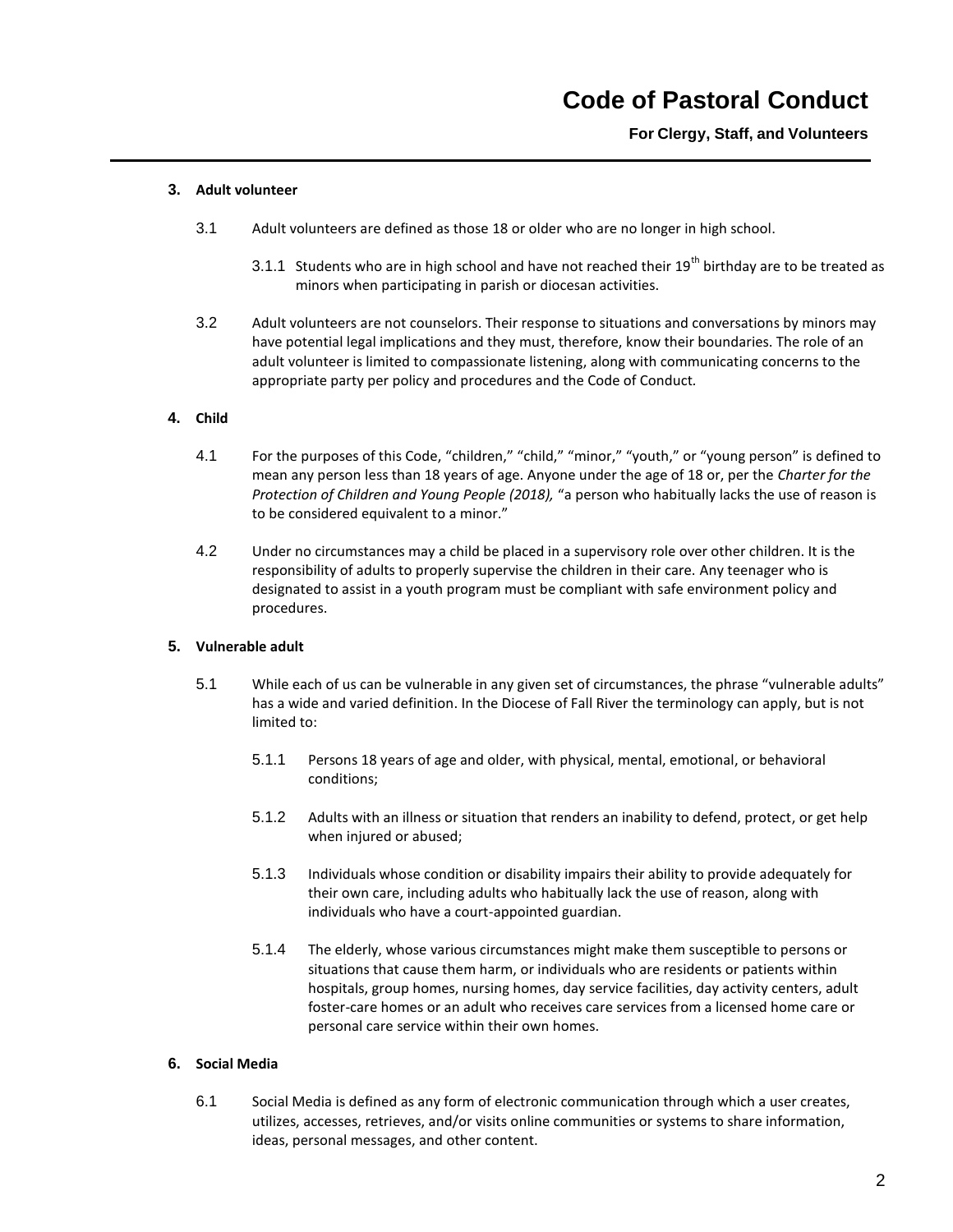**For Clergy, Staff, and Volunteers**

6.2 For the purposes of this Code of Conduct, Social Media is to encompass but is not limited to, all of the following: email, texting, chat rooms, instant messaging, social networks, video messaging, online message boards, gaming systems, landline and mobile telephones, online voice communications, etc.

### **IV. Pastoral Standards**

### **1. Conduct for Clergy, Counselors, and Spiritual Directors**

- 1.1 Clergy, Counselors, and Spiritual Directors must respect the rights and advance the welfare of each person.
- 1.2 Clergy, Counselors, and Spiritual Directors must not step beyond their competence in counseling situations and must refer clients to other professionals when appropriate.
- 1.3 Providing counseling services to someone with whom the Clergy, Counselor, or Spiritual Director has an existing relationship is not recommended. This does not preclude ministers providing services to members of their congregations or institutions. However, the nature of the relationship must be given careful consideration before entering into a counseling relationship particularly given the disparity of power that occurs in ministerial relationships. Clergy, Counselors, and Spiritual Directors should avoid counseling relationships with people whom they have a close or professional relationship (i.e., employee, professional colleague). They should also decline to provide counseling services to family members, friends, and other close personal relationships.
- 1.4 Clergy, Counselors, and Spiritual Directors must not record audio or video of any of the sessions. In the case that professional observation of the counselor is required, the client must be notified, and, if at all possible, the conversation should be conducted in an environment that allows for anonymous observation (i.e. within an office that includes an observation window or video conferencing capability).
- 1.5 Clergy, Counselors, and Spiritual Directors must never engage in sexual intimacies with the persons they counsel. "Sexual intimacy" means physical sexual contact as well as inappropriate conversation, communication, or body language of a sexual or perceived sexual nature. This guideline applies to both nonconsensual sexual intimacies and what might be considered consensual sexual contact.
	- 1.5.1 If at any time, a client indicates interest in establishing or pursuing an intimate relationship or any relationship outside the counseling sessions with his or her counselor, the supervisor must be immediately notified, with the end goal of working together to decide an appropriate course of action to interrupt this thinking.
	- 1.5.2 Clergy, Staff, and volunteers should also avoid the appearance of inappropriate contact via behavior, conversation, other forms of communication, travel, etc.
- 1.6 Clergy, Counselors, and Spiritual Directors must not engage in sexual intimacies with individuals who are close to the client—such as relatives or friends of the client. Such relationships can pose a risk of exploitation or potential harm to the client and should be avoided. The leader must presume that the potential for exploitation or harm exists in such intimate relationships and refer the client to another trusted professional.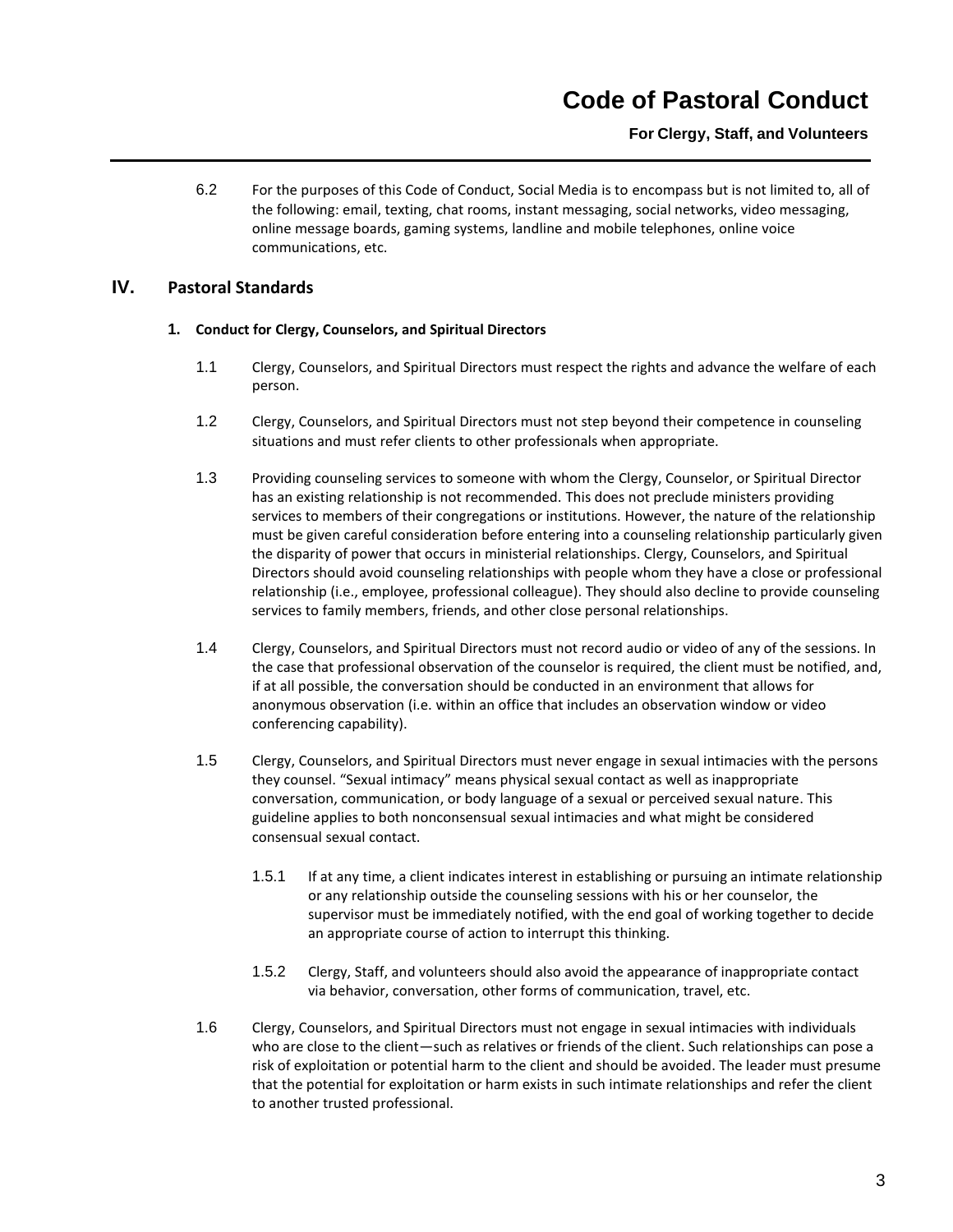**For Clergy, Staff, and Volunteers**

- 1.7 Clergy, Counselors, and Spiritual Directors are fully and completely responsible for establishing and maintaining clear, appropriate boundaries in all counseling, counseling-related, and ministerial relationships. The responsibility for upholding proper boundaries must always reside on behalf of the person providing the counsel. Attempts by the client to initiate an inappropriate relationship with the counselor will not mitigate this responsibility for maintaining an appropriate, professional relationship.
- 1.8 Physical contact of any kind (i.e., touching, hugging, holding) between Clergy, Counselors, and/or Spiritual Directors and the persons whom they provide ministry or counsel can be misconstrued and should be avoided and must always adhere to the principle of maintaining transparency in all interactions. They must be sure that any contact is public, appropriate, and non-sexual. Behavior conducted via electronic methods of communication must also be proper and transparent. *[See Section V.4]*
- 1.9 Sessions should be conducted in appropriate settings at appropriate times.
	- 1.9.1 No sessions may be conducted in private living quarters.
	- 1.9.2 Sessions should not be held at places or times (outside of acceptable ministry practices) that could cause confusion about the nature of the relationship for the person being counseled or for others in the environment.
	- 1.9.3 Clergy, Counselors, and Spiritual Directors should never meet alone with a client or recipient of ministerial service in a location or at a time when no one else is in the facility to observe interactions. Always promote an atmosphere and attitude of openness and transparency when meeting with clients.
		- i. If a client comes for an unscheduled appointment or arrives at a time when there are no other adults in the facility, the ministerial leader should either reschedule the appointment or require another adult to stay in the facility during the appointment.
- 1.10 Clergy, Counselors, and Spiritual Directors must maintain a log of the times and places of sessions and a brief summary of the sessions with each person being counseled. These logs are permanent records.
- 1.11 Clergy, Counselors, and Spiritual Directors must know what practices are in place to ensure safe environments and be aware of proper behavior while planning activities for youth.
- 1.12 Clergy, Counselors, and Spiritual Directors should inform supervisors and/or other staff on the premises of one-on-one meetings with youth, and invite random visual observation or status checks—even if the meeting is not on the organization's property. For example, being able to visually observe the Clergy, Counselor, or Spiritual Director at all times from outside the room provides assurance that the interactions are appropriate to the relationship without compromising the privacy of the session.
- 1.13 Clergy, Counselors, and Spiritual Directors should establish a type of emergency response system with colleagues and/or other staff to properly respond to emergencies or unforeseen situations that could create a risky or unsafe environment.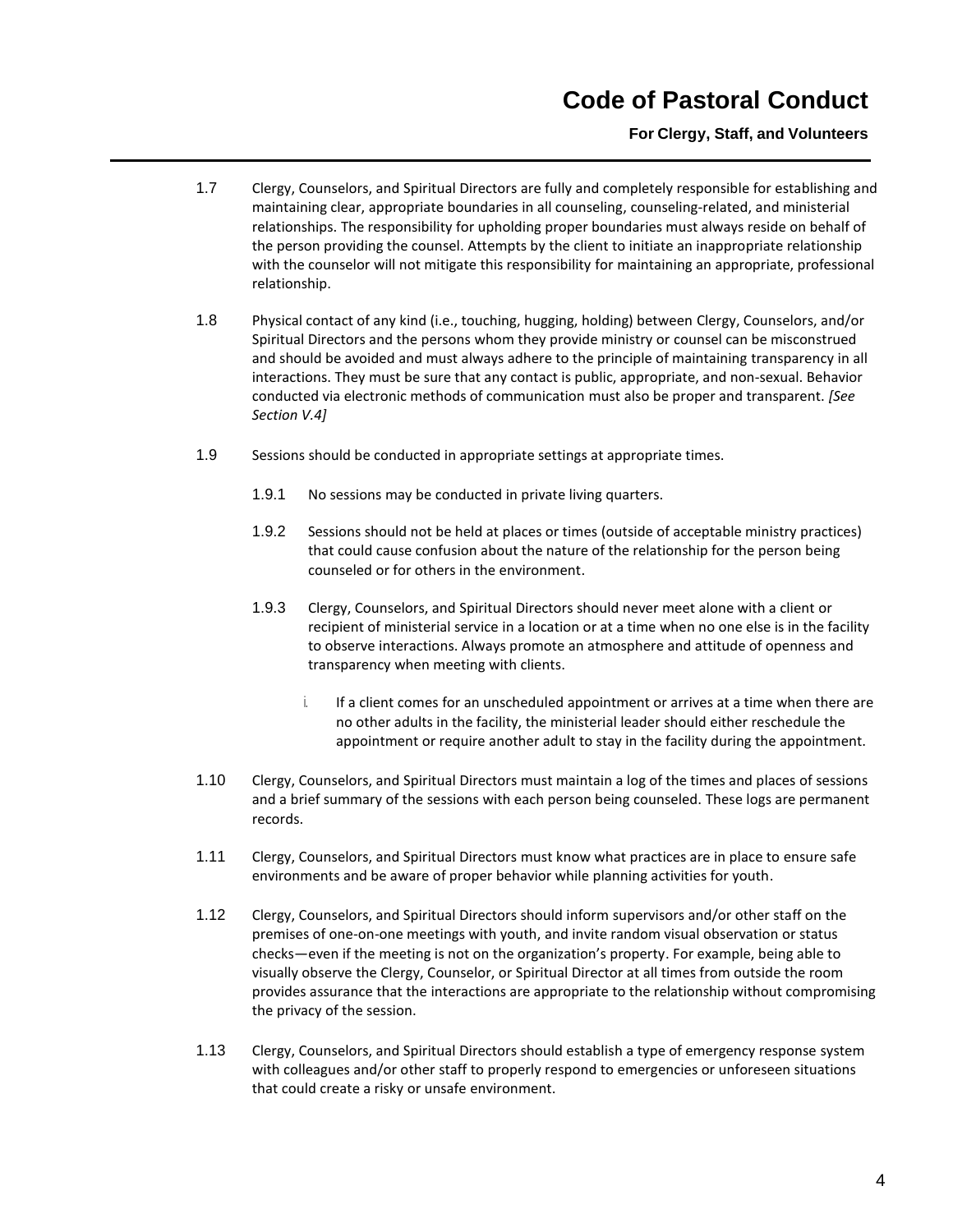**For Clergy, Staff, and Volunteers**

1.14 Clergy, Counselors, and Spiritual Directors should limit interactions between youth they are serving and other adults affiliated with the programs or agency while the young person is receiving services. They must ensure that any contact with affiliated adults is also public, appropriate, and non-sexual.

### **2. Confidentiality**

*Information disclosed to Clergy, Counselors, or Spiritual Directors during the course of any session must be held in the strictest confidence possible. NOTE: The following guidelines and obligations are independent of the confidentiality of the confessional. Under no circumstances can there be any disclosure—even indirect disclosure—by priests of information received through the Sacrament of Reconciliation or any communication protected under Internal Forum.*

- 2.1 Information obtained in the course of professional counseling sessions must be confidential, except for compelling professional reasons or as required by law.
	- 2.1.1 If there is clear and imminent danger to the client or to others, the Clergy, Counselor, or Spiritual Director may disclose only the information necessary to protect the parties affected and to prevent harm.
	- 2.1.2 Before disclosure is made, if feasible, the Clergy, Counselor, or Spiritual Director should inform the person being counseled about the disclosure and the potential consequences.
- 2.2 Clergy, Counselors, and Spiritual Directors should discuss the nature of confidentiality and its limitations with each person in counseling. This includes telling the client from the beginning the circumstances under which confidentiality is considered "waived" (i.e., a risk of imminent danger to the client or others, reporting abuse as mandated by law, etc.).
- 2.3 The knowledge that arises from professional contact may be used in teaching, writing, homilies, or other public presentations **only** when effective measures are taken to absolutely safeguard both the individual's identity and the confidentiality of the disclosures.
- 2.4 **DUTY TO WARN:** If a Pastoral Counselor or Spiritual Director discovers that there is a) a serious threat of imminent harm to a specific person or b) a serious threat to the welfare of a minor client and that communication of confidential information to a parent, legal guardian, person at risk, or law enforcement is essential to the health and well-being of all parties, the Counselor or Spiritual Director must:
	- 2.4.1 Attempt to secure written consent from the client for the specific disclosure.
	- 2.4.2 If consent is not given, disclose only the information necessary to protect the health and well-being of the client and any other person at risk of harm.

Consultation with the appropriate supervisory personnel is required before disclosure.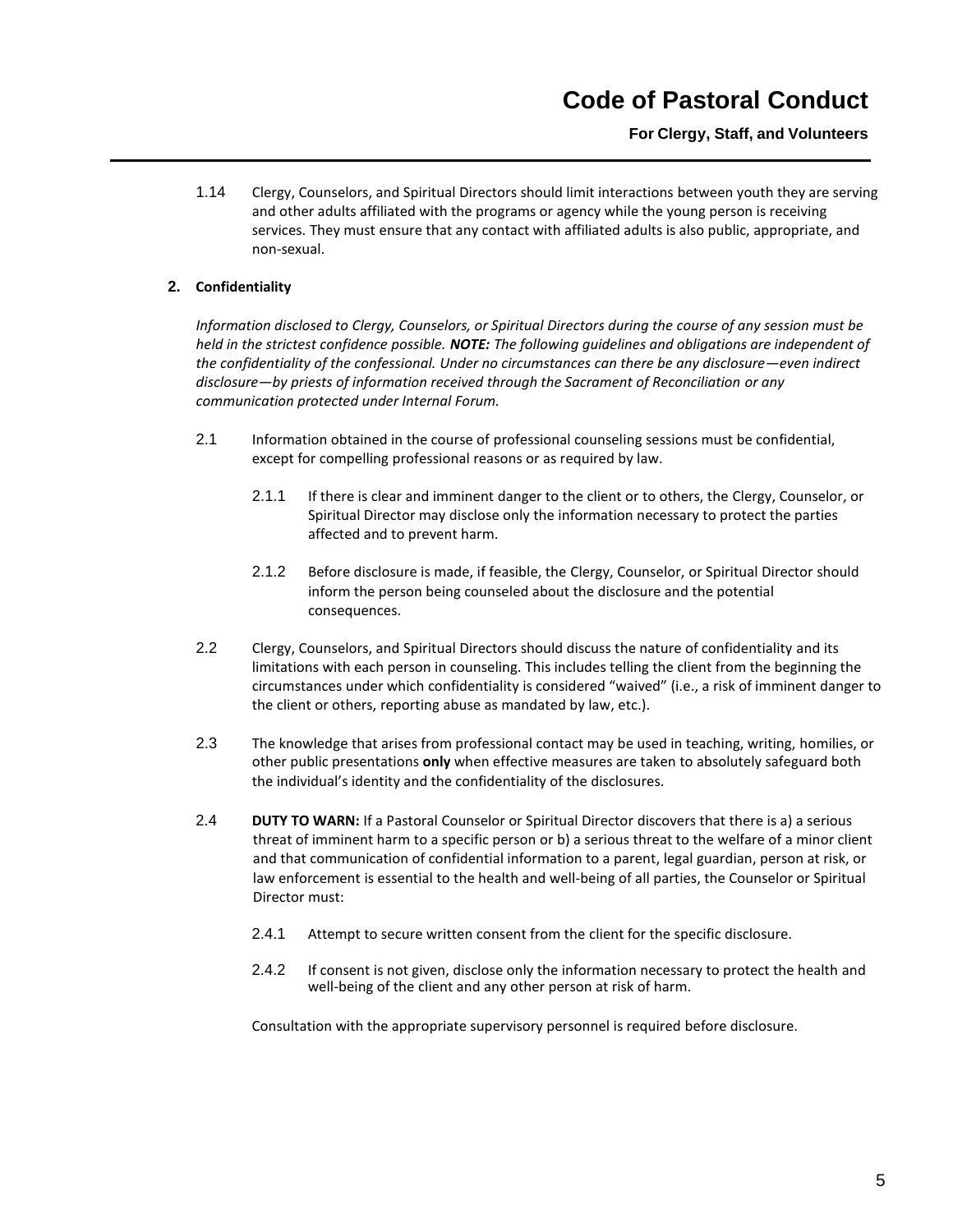**For Clergy, Staff, and Volunteers**

### **V. Standards of Appropriate Behavior**

#### **1. Conduct With Youth**

*Clergy, staff, and volunteers interacting with youth must maintain an open, transparent, and trustworthy relationship between youth and adult supervisors.*

- 1.1 Clergy, staff, and volunteers must be aware of their own and others' vulnerability when working alone with youth and should use a team approach to manage youth activities.
	- 1.1.1 Establish appropriate ratios of adults to youth in all programs and activities.
	- 1.1.2 Ratios should be determined separately for each activity based on a) age and development of the youth involved, b) the level of risk of isolation in the activity, and c) location of the activity and ability for others to casually observe the youth and adult(s) involved.
	- 1.1.3 The required minimum ratio for Chaperones/Supervisors to children for a day trip:
		- i. Preschool 1:4
		- ii. Grades K-5 1:5
		- iii. Grades 6-8 1:8
		- iv. Grades 9-12 1:10
	- 1.1.4 The required minimum ratio for Chaperones/Supervisors to children for events lasting more than 12 hours is 1:7.
- 1.2 Physical contact with youth can be misconstrued and must occur in public, and be appropriate and completely non-sexual. Physical contact must never occur in private. *[For information on contact via electronic communication, See Section V.4]*
	- 1.2.1 Except in emergencies, physical contact between adults and minors in professional relationships should be initiated by the minor. Adults should not generally initiate physical contact other than an occasional congratulatory pat on the upper back, handshake, "high five," etc.
- 1.3 Clergy, staff, and volunteers must not possess or use illegal drugs at any time and must not consume or have consumed alcohol when working with youth. The Diocese has a "No Tolerance" policy regarding the use or possession of illegal drugs and the use of alcohol when working with youth. Anyone found to be using, or in possession of illegal substances, will be terminated. Anyone using alcohol when working with youth will be subject to disciplinary action including possible termination.
- 1.4 Pastors, Counselors, and Spiritual Directors must not allow individual young people to visit or stay overnight in the professional's private accommodations or residence.
- 1.5 Clergy, staff, and volunteers must not provide shared, private, overnight accommodation for individual young people including, but not limited to, accommodations in any Church-owned facility, private residence, hotel room, or any other place when no other adult is present.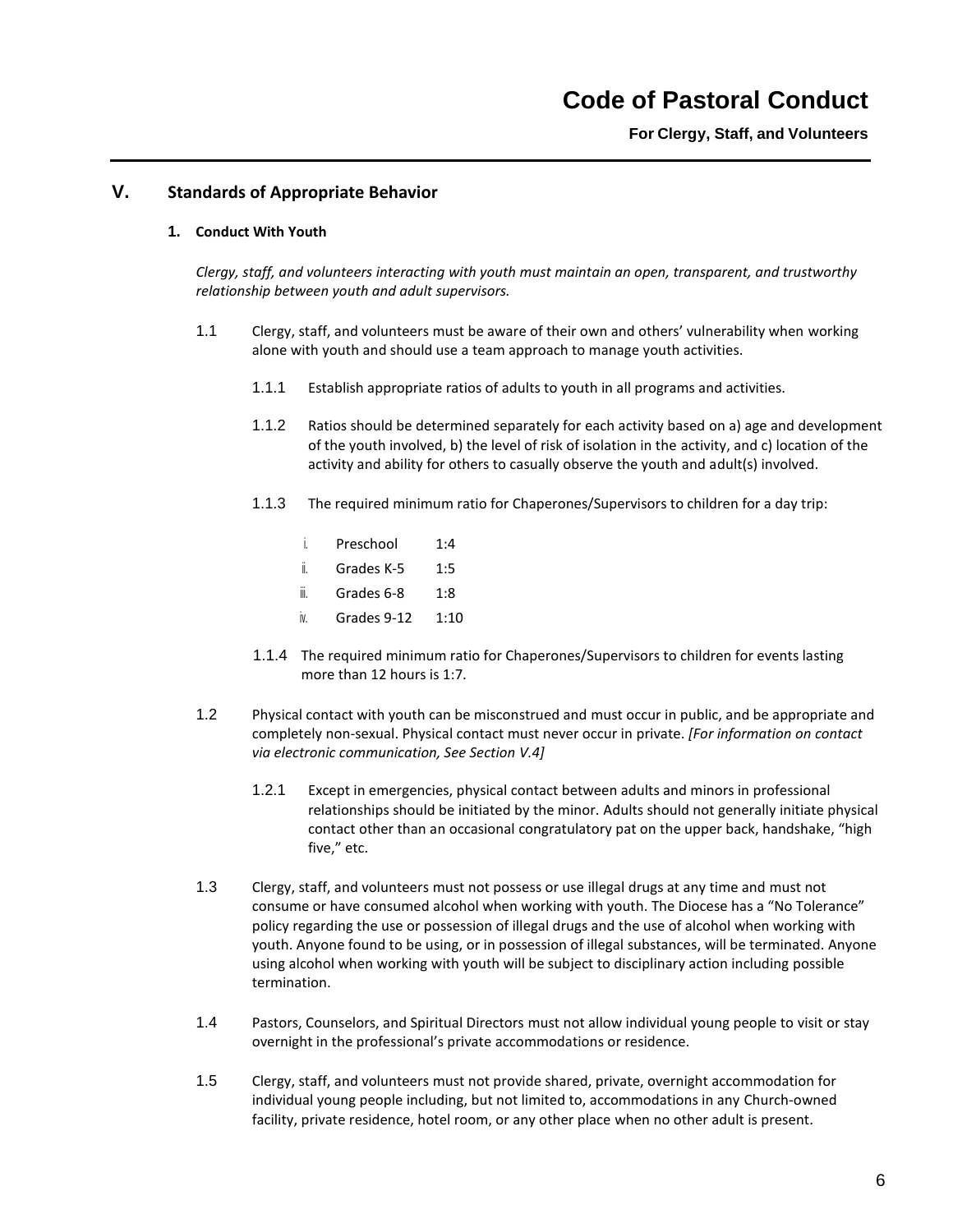**For Clergy, Staff, and Volunteers**

- 1.5.1 In rare emergency situations when accommodation is necessary for the health and wellbeing of the youth, the clergy, staff, or volunteer must take extraordinary care to protect all parties from the appearance of impropriety and from all risk of harm. This includes assuring that more than one adult is present. In the rare case that no other adult is available, it is the responsibility of the clergy, staff and/or volunteers to be in communication with a supervisor or colleague to create a plan to provide for the needs of the youth and, at the same time, maintain safety.
- 1.5.2 Use a buddy system or team approach to managing emergency situations. Provide the plan to all staff and responsible adults in writing and review it together periodically.

### **2. Sexual Conduct**

*Clergy, staff, and volunteers must not exploit the trust placed in them by the faith community for any purpose, and particularly not for sexual gain or intimacy.*

- 2.1 Clergy, religious, staff, and volunteers who are committed to a celibate lifestyle are called to be an example of celibate chastity in all relationships at all times.
- 2.2 Clergy, staff, and volunteers who provide pastoral counseling or spiritual direction must never develop intimate relationships with minors, including online relationships, and should avoid developing inappropriately intimate relationships with other staff, or parishioners. Clergy, staff, and volunteers must act in a professional manner and be an example of Christian chastity at all times.
- 2.3 No clergy, staff, or volunteer may exploit another person for sexual purposes.
- 2.4 Allegations of sexual misconduct should be taken seriously and reported to civil authorities when the situation involves a minor and to the Office of Safe Environment in all circumstances. Diocesan procedures will be followed to protect the rights of all involved.
- 2.5 Clergy, staff, and volunteers should review and know the contents of the child abuse regulations and reporting requirements for the Commonwealth of Massachusetts and should follow those mandates.

### **3. Harassment**

*Clergy, staff, and volunteers must not engage in physical, psychological, written, or verbal harassment of staff, volunteers, or parishioners and must not tolerate such harassment by other Church staff or volunteers.*

- 3.1 Clergy, staff, and volunteers must provide a professional work environment that is free from physical, psychological, written, or verbal intimidation or harassment.
- 3.2 Harassment encompasses a broad range of physical, written, or verbal behavior, including without limitation the following:
	- 3.2.1 Physical or mental abuse.
	- 3.2.2 Racial insults or discriminatory practices.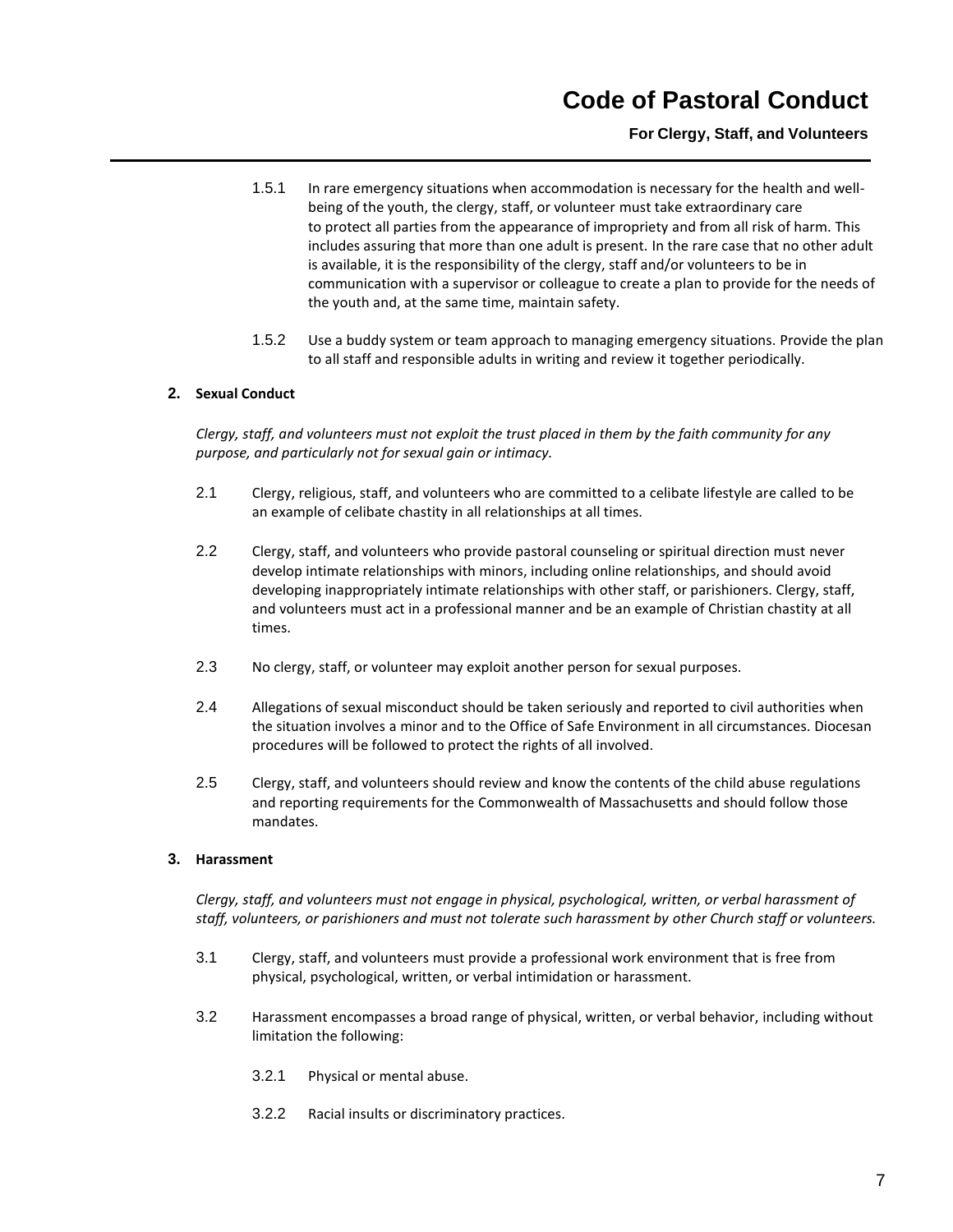**For Clergy, Staff, and Volunteers**

- 3.2.3 Derogatory ethnic slurs.
- 3.2.4 Persecution based on religious beliefs or practices.
- 3.2.5 Disparaging remarks and treatment because of disability
- 3.2.6 Provoking bullying and ridicule as a result of illegal disclosure of medical information.
- 3.2.7 Unwelcome sexual advances or touching.
- 3.2.8 Sexual comments or sexual jokes.
- 3.2.9 Requests for sexual favors used as:
	- i. A condition of employment; or
	- ii. A condition for favorable personnel decisions, such as promotion or compensation; or
	- $\mathbb{I}$  An agreement to provide or continue professional counseling or pastoral services.
- 3.2.10 Display of offensive materials.
- 3.3 Harassment can be a single severe incident or a persistent pattern of behavior where the purpose or the effect is to create a hostile, offensive, or intimidating work or professional environment.
- 3.4 Allegations of harassment should be taken seriously and reported immediately to the appropriate person in the parish, community/institute, diocese, or agency. Diocesan policy and procedures will be followed to protect the rights of all involved.

### **4. Electronic Communication**

- 4.1 All information and messages that are created, sent, received, or stored using Diocesan communication assets are the sole property of the Diocese, and no user has any ownership interest or expectation of privacy in such communications. The Diocese retains the right, in its sole discretion, to review all information or communications sent, received, stored, or posted using Diocesan communication assets. The Diocese also retains the right to track Internet sites, chat rooms, and newsgroup visits, as well as file downloads, for compliance with Diocesan policies and for other business reasons. The Diocese has the right to conduct such a review without prior notice to the employee. The user consents to allow Information Technology and Diocesan access to, and review of, all materials created, stored, sent, or received by the user through any Diocesan network or Internet connection. Employees may not intercept or disclose, or assist in intercepting or disclosing, electronic communications.
- 4.2 Any content posted or communicated online by staff or volunteers must reflect Catholic teachings and values.
- 4.3 Further advancements in technology may require periodic updates and addendums to this section of the Code of Conduct. The universal principles provided for are to be applied prudently and judiciously in the event an update has not occurred.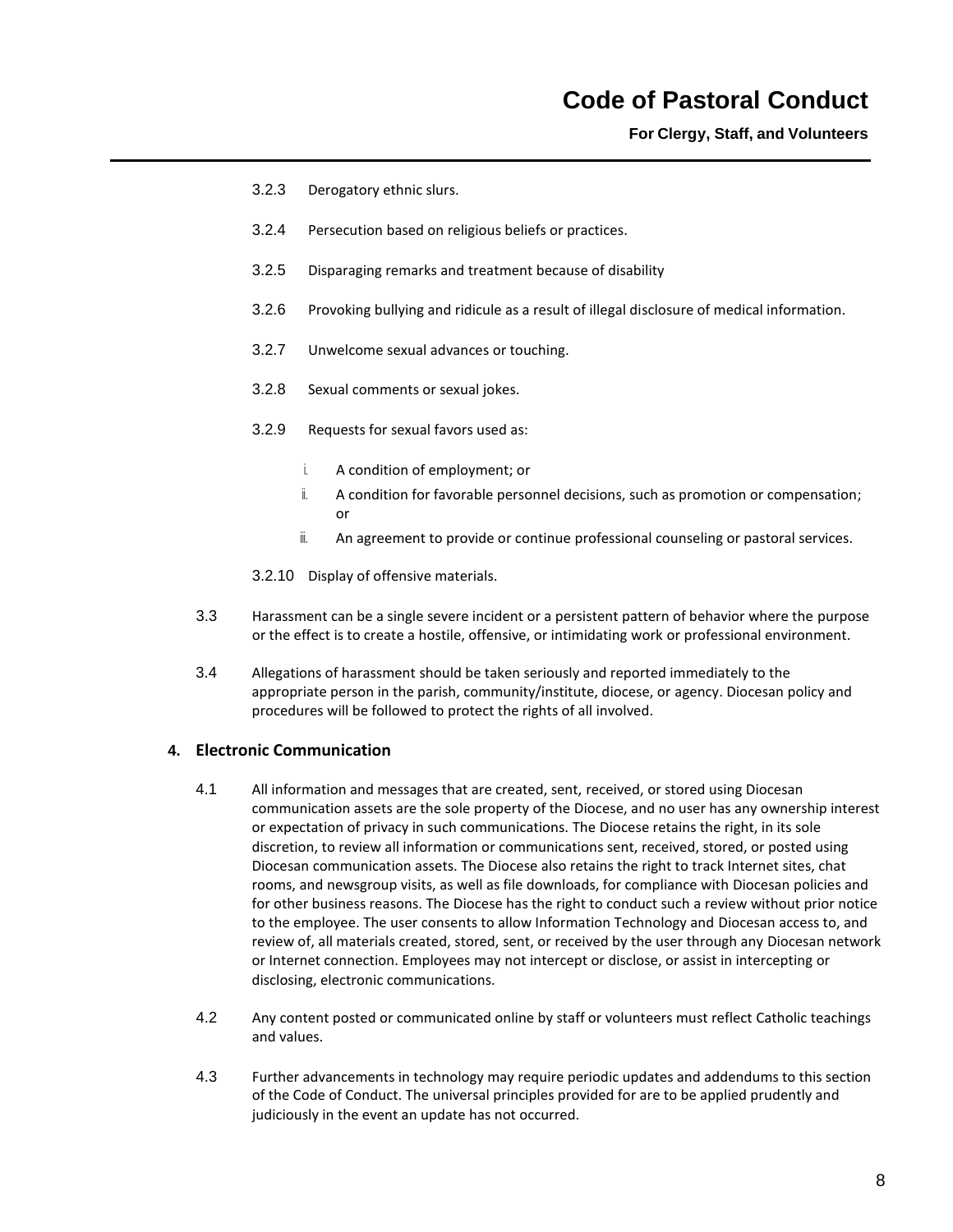**For Clergy, Staff, and Volunteers**

#### **5. Electronic Communication with Minors**

*All decisions related to electronic communication with minors must be made by a pastor, principal, or administrator. No individual employee or volunteer may use electronic communication with minors who participate in any of this organization's activities without written permission from both the organization's leadership and the minor's parent or another responsible party. "Electronic communication" includes all aspects of social media as defined in the "Definitions" portion of this document.* 

- 5.1 No clergy, staff, or volunteer shall collect email addresses, phone numbers, or any other medium of communication from minors without written permission from parents or guardians.
	- 5.1.1 Parents or guardians must designate, in writing, which form(s) of communication with children may be used and must provide the contact information.
	- 5.1.2 In the case of elementary or middle school age children, parents should always be contacted directly.
	- 5.1.3 In the event of any direct communication between professionals, staff, or volunteers and minors, parents and/or guardians must be copied on the content of the communication.
- 5.2 Electronic communication should be brief and on topic using language appropriate for communicating with the minor and his or her parent or guardian. Additionally, all communication must conform to the Diocesan Code of Conduct and Safe Environment policies, practices, and training. Communication that disregards or violates the Code of Conduct standards in any way will not be tolerated regardless of the medium used for conveyance.
- 5.3 Except in an emergency, all communication (including electronic) between professional clergy, staff, and volunteers and any program services participant should take place between the hours of 7:00 a.m. and 9:00 p.m. including posting to websites and social networking sites.
- 5.4 Appropriate boundaries that must be respected in face-to-face or verbal communication also apply to any electronic communications with minors or adults.
- 5.5 The following guidelines apply to specific forms of electronic communication:
	- 5.5.1 Cell phones, texts, Twitter, Instagram, and other messaging services:
		- i. Clergy, staff, and volunteers will use office lines to conduct conversations with Diocesan services participants.
		- $\ddot{a}$ . Except in case of an emergency, clergy, staff, and volunteers must not call minors directly (on the minor's cell phone), and must instead contact parents or call family phones.
		- iii. Clergy, staff, and volunteers must not share personal cell phone numbers with minors unless approved by parents, guardians, and administrators.
		- iv. Clergy, staff, and volunteers must not communicate with minors by text or other electronic messaging services (Exception: A one-on-one messaging option on a group page sponsored by the appropriate supervisor of the parish, school, agency, or organization).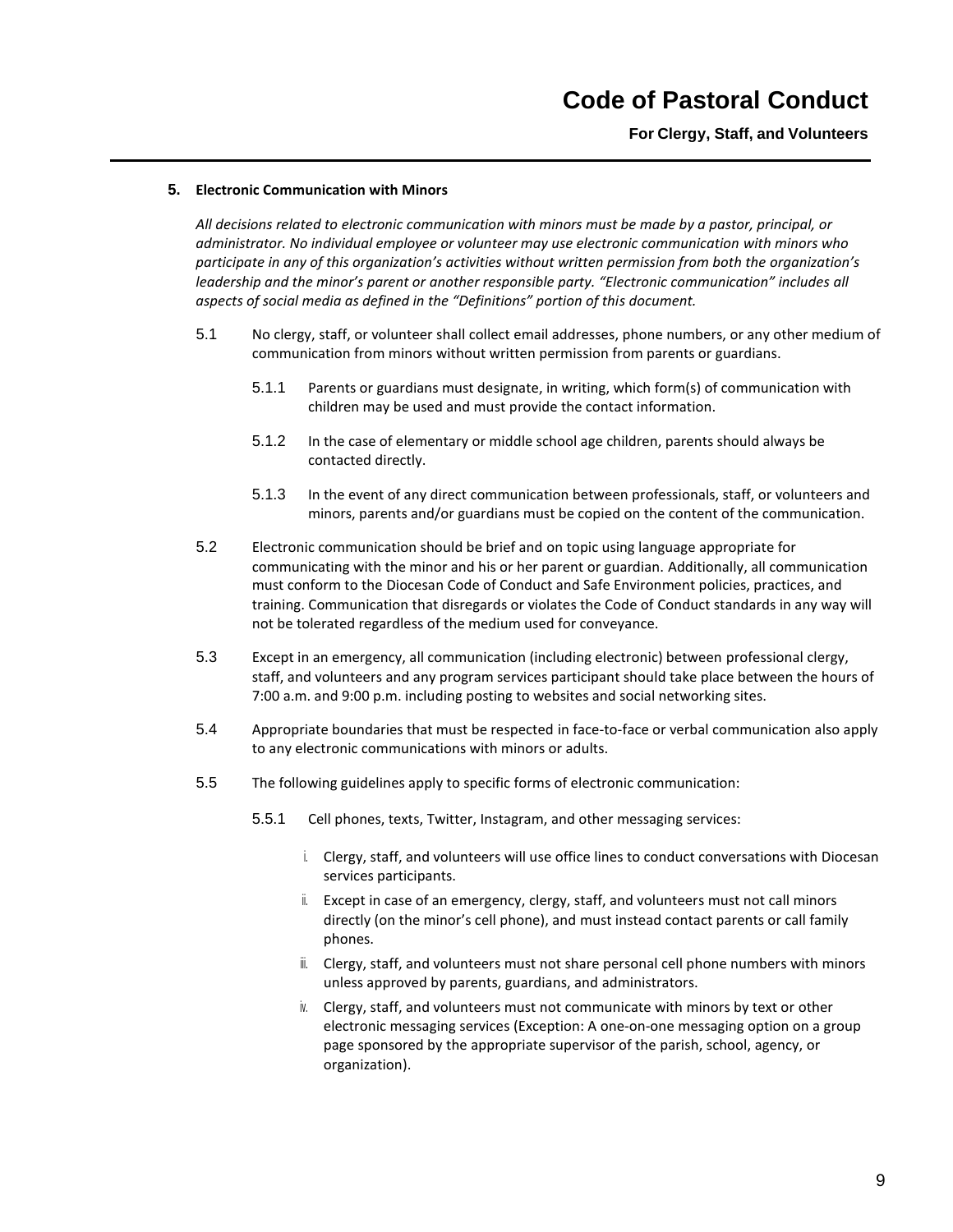**For Clergy, Staff, and Volunteers**

#### 5.5.2 Email

- i. Clergy, staff, and volunteers must not contact youth from personal email accounts, and may only use only official Diocesan accounts.
- ii. Except in exceptional circumstances, clergy, staff, and volunteers must copy parents or guardians on all email communications. If copying parents or guardians is not possible or not recommended, copy a supervisor or administrator. In the case of elementary and/or middle school children, only email parents.
- $\ddot{\mathbf{u}}$ . Clergy, staff, and volunteers must not add any minor to personal email lists. When copying minors on approved communications, blind copy options must be used.
- iv. If at any time, clergy, staff, and volunteers receive an inappropriate personal communication from anyone participating in or affiliated with the Diocese, the individual should maintain an electronic copy, print a hard copy, and notify a supervisor immediately.

#### 5.5.3 Social Networking Sites

- i. Clergy, staff, and volunteers should not use personal social networking sites to contact minors. The individual parish or agency can create a group or agency page strictly for agency-related communications. These accounts must be approved in advance by the appropriate minister registered with the parish or agency, and labeled to reflect their official nature. More than one individual must have oversight over the content and internal messaging, although passwords and administrative authority for such pages should be limited to the pastor or agency administrator or their designee.
- ii. No personal contact information should be provided in profiles or the accounts used on behalf of the representative of the Diocese.
- iii. Only official email addresses, office phone numbers, and job titles may be used.
- iv. All accounts should be set to maximize privacy. Parishes and agencies may publicize their presence on social media. However, no effort should be made to seek out minors as participants on the sites.
- v. Clergy, staff, and volunteers should ignore "friend requests" from minors that are addressed to the adult's personal social media account/application.
- vi. No pictures may be posted without written permission for all those appearing in the photo (for minors, this would be the parent or guardian), and persons may not be tagged or identified in a photo.
- vii. Clergy, staff, and volunteers must comment only on services or ministry-related threads from the ministry-related account.
- viii. Clergy, staff, and volunteers may not use instant messaging programs on social networking sites to communicate with minors, unless the material is recorded and kept on file, and reviewed by a supervisor.
- ix. Supervisors and/or their designees should monitor sponsored sites. Inappropriate posts must be promptly removed/deleted.
- x. Monitoring responsibility also applies to any unofficial site created by third parties about the program or services. If inappropriate content is present, monitors should report the pages/groups/users to the hosting site and ask that the site be removed. This includes but is not limited to unauthorized use of logos, bullying, harassment, or defamatory language.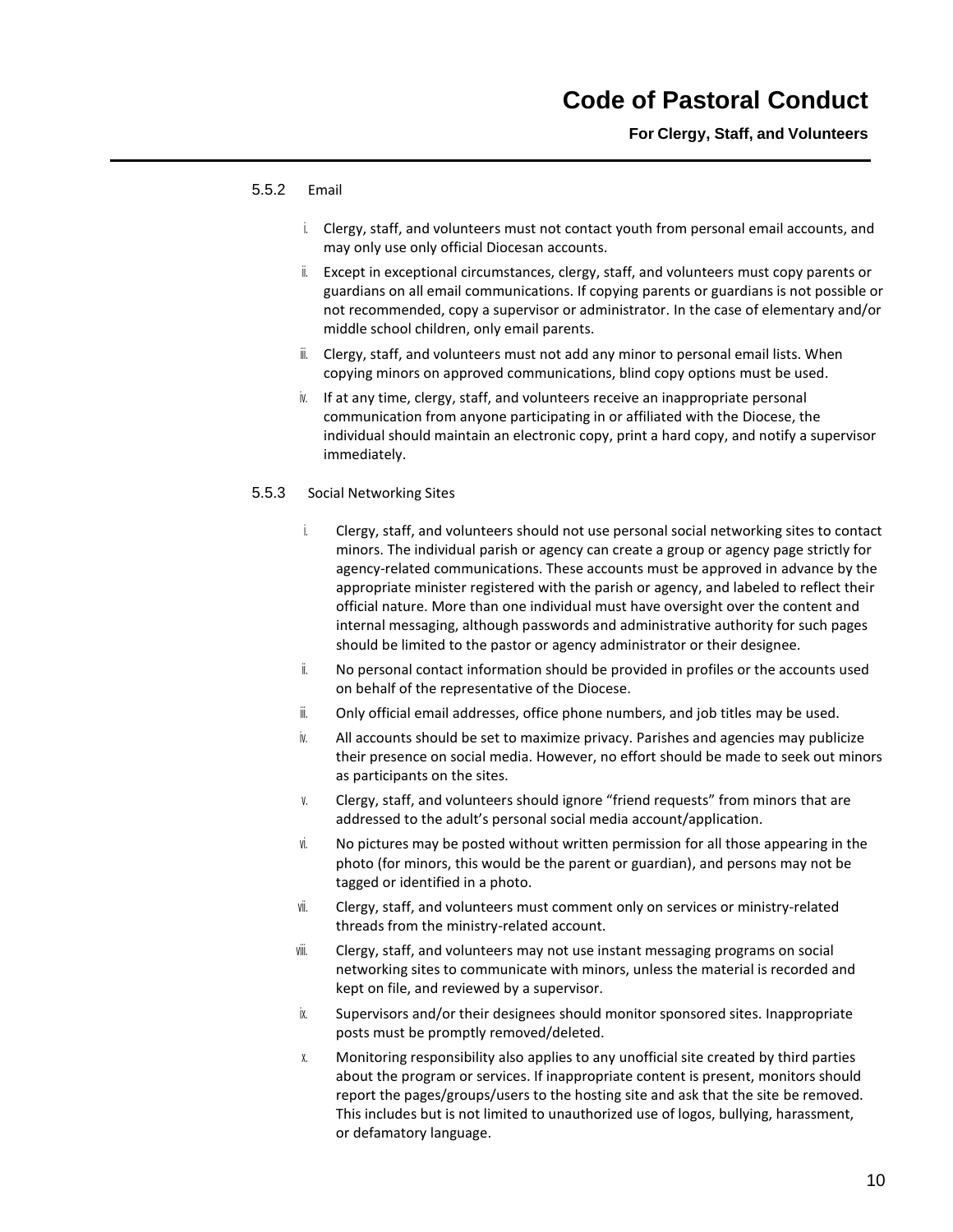**For Clergy, Staff, and Volunteers**

### **6. Monitoring Behavior**

*All Clergy, staff, and volunteers must monitor their own behavior and the behavior of all others in the Diocese to prevent, recognize, and respond to risky, inappropriate, and harmful behaviors and to reinforce, acknowledge, and appreciate appropriate behavior.* 

- 6.1 Clergy, staff, and volunteers should continuously observe interactions between adults and youth and youth and other youth in the agency and/or environment and react appropriately.
- 6.2 Clergy, staff, and volunteers should be clear about the established boundaries for the Diocese as set out in the applicable Codes of Conduct and be able to identify any actions in violation of those boundaries. Clergy, staff, and volunteers should pay particular attention to adults showing favoritism, giving gifts, setting up unsupervised or unscheduled time alone with a young person, or any other sign of possible grooming activity.
- 6.3 Clergy, staff, and volunteers should identify potentially risky situations and create proactive plans to address them in advance.
- 6.4 Clergy, staff, and volunteers should reward and reinforce appropriate actions as well as monitoring and addressing inappropriate behavior.
- 6.5 Clergy, staff, and volunteers must report concerns about possible inappropriate behavior or activities to the supervisor responsible for that program. If the incident involves the supervisor, a report must be made to the person to whom that potential offender is responsible.
- 6.6 Clergy, staff, and volunteers must document any reports of behaviors that raise concerns, violate boundaries, or are inconsistent with the program/agency's policies and procedures.
	- 6.6.1 Documentation must be written and include any supporting documentation.
	- 6.6.2 Reinforce positive supervisory behavior.

#### **7. Conflicts of Interest**

*Clergy, staff, and volunteers must avoid situations that might present a conflict of interest. Even the appearance of a conflict of interest can call integrity and professional conduct into question.*

- 7.1 The Diocese should provide all clergy, staff, and volunteers with a written "Conflict of Interest" policy that defines the agency's expectations including the relevant factors that could result in a conflict of interest.
- 7.2 Clergy, staff, and volunteers must disclose all relevant factors that potentially could create a conflict of interest.
- 7.3 Clergy, staff, and volunteers must inform all parties when a real or potential conflict of interest arises. Resolution of the issues must protect the person receiving ministry services.
	- 7.3.1 No clergy, staff, or volunteer should take advantage of anyone to whom they are providing services in order to further their personal, religious, political, or business interests.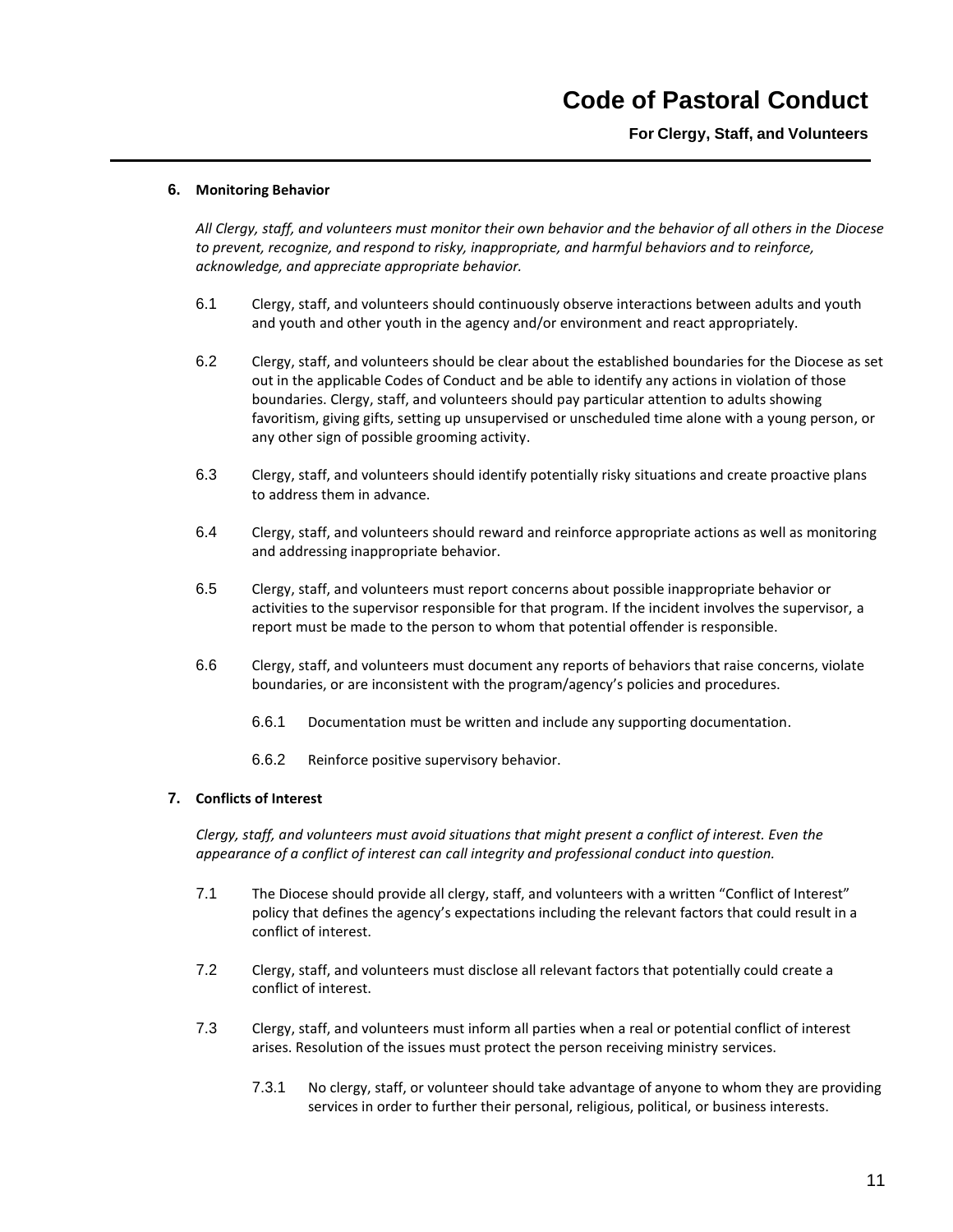**For Clergy, Staff, and Volunteers**

- 7.3.2 Pastoral counselors should not provide counseling services to anyone with whom they have a business, professional, or social relationship. When this is unavoidable, the client must be protected. The counselor must establish and maintain clear, appropriate boundaries.
- 7.3.3 When pastoral counseling or spiritual direction services are provided to two or more people who have a relationship with each other, the Pastoral Counselor or Spiritual Director must:
	- i. Clarify with all parties the nature of each relationship,
	- ii. Anticipate any conflict of interest,
	- iii. Take appropriate actions to eliminate the conflict, and
	- iv. Obtain from all parties written consent to continue services.
	- v. Provide documentation of these conversations to the program or agency supervisor.
- 7.4 Conflicts of interest also may arise when a Pastoral Counselor or Spiritual Director's independent judgment is impaired by (a) prior dealings, (b) becoming personally involved, or (c) becoming an advocate for one (person) against another. In these circumstances, the Pastoral Counselor or Spiritual Director must advise the parties that he or she can no longer provide services and refer them to another Pastoral Counselor or Spiritual Director or to the agency's supervisor for reassignment.

### **8. Reporting Ethical or Professional Misconduct**

*Clergy, staff, and volunteers have a responsibility to monitor their behavior and that of other <i>clergy, staff, and volunteers, and a duty to report ethical or professional misconduct, inappropriate or harmful behavior, potentially risky situations, and potential boundary violations by anyone.*

- 8.1 Clergy, staff, and volunteers must hold each other accountable for maintaining the highest ethical and professional standards. When there is an indication of illegal actions by clergy, staff, or volunteers, you should notify the proper civil authorities immediately. Also notify the Office of Safe Environment, parish, religious community/institute, agency, or organization.
- 8.2 When uncertainty exists about whether a situation or course of conduct violates this Code of Conduct or other religious, moral, or ethical principles, consult with:
	- 8.2.1 The supervisor of the agency of the person with concerning behavior,
	- 8.2.2 The supervisor of the person observing the questionable behavior, or
	- 8.2.3 The Office of Safe Environment or responsible administrative authority for the religious community/institute, agency, or organization.
- 8.3 When it appears that a member of the clergy, a staff member, or a volunteer has violated this Code of Conduct or other religious, moral, or ethical principles:
	- 8.3.1 Consider communicating directly to the person.
	- 8.3.2 In addition, communicate the issue to a supervisor or next higher authority, or
	- 8.3.3 Refer the matter directly to the Office of Safe Environment and/or the Diocesan Human Resource Department.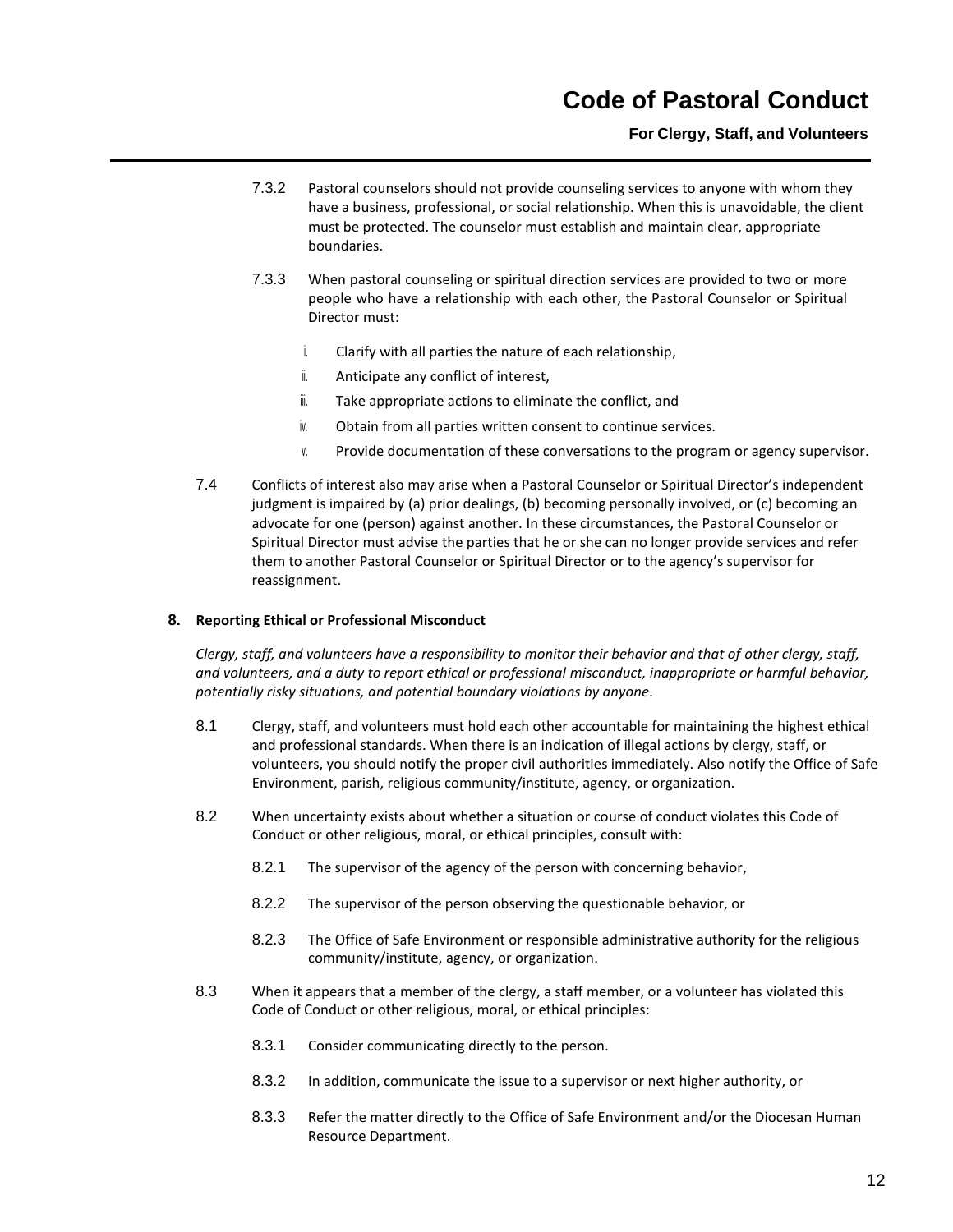**For Clergy, Staff, and Volunteers**

The obligation of Pastors, Counselors, and Spiritual Directors to report client misconduct is subject to the duty of confidentiality. However, any agreement or duty to maintain confidentiality must yield to the need to report misconduct that threatens the safety, health, or well-being of any of the persons involved except as provided for in Section 2.5.

- 8.4 The Diocese, parish, and/or agency should develop a system to track credible allegations of the sexual abuse of minors by clergy, staff, and volunteers.
	- 8.4.1 Include child sexual abuse as a category on general incident reporting forms for significant physical injuries. Clergy, staff, or volunteers who first notice the injuries or learn of the alleged abuse should complete these forms.
	- 8.4.2 All reports of suspected child abuse and child sexual abuse should be reviewed by a trained investigator (internal or external) for purposes of assessing the agency's policies and procedures. Reports should include the results of child abuse and child sexual abuse cases.
	- 8.4.3 The investigator should make recommendations for:
		- i. Policy modifications that could prevent future similar occurrences
		- $\ddot{a}$ . Training or re-training of staff to clarify procedures and correct any missteps in following proper procedures.
- 8.5 Clergy, staff, and volunteers must not conduct investigations. However, in certain circumstances, a few clarifying questions may be asked to determine whether a report is necessary and to adequately report suspicion or allegation to the authorities.
	- 8.5.1 The name of the parties involved is a relevant piece of information for reporting.
	- 8.5.2 Basic information to clarify the nature of the interaction to assure that the report is necessary (i.e. to understand what a youth means by using certain words with several interpretations).

### **9. Administration**

*Employers and supervisors must treat clergy, staff, and volunteers justly in the day-to-day administrative operations of their ministries.*

- 9.1 Personnel and other administrative decisions made by clergy, staff, and volunteers must meet civil and canon law obligations and also reflect Catholic social teachings and this Code of Conduct.
- 9.2 No clergy, staff, or volunteer must use his or her position to exercise unreasonable or inappropriate power and authority.
- 9.3 Each volunteer providing service to children and youth must read and sign the Code of Pastoral Conduct before providing services.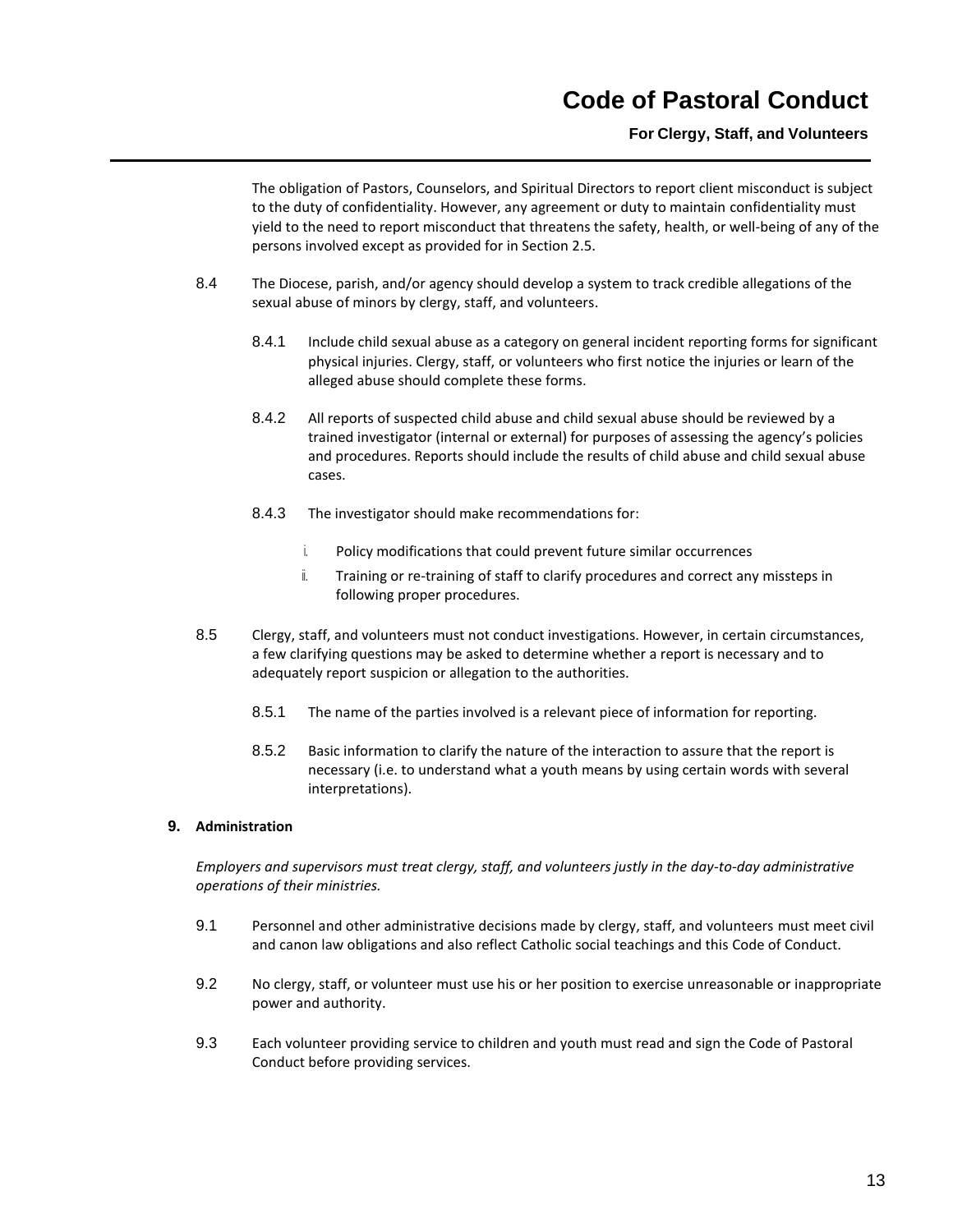**For Clergy, Staff, and Volunteers**

## PAGE INTENTIONALLY LEFT BLANK